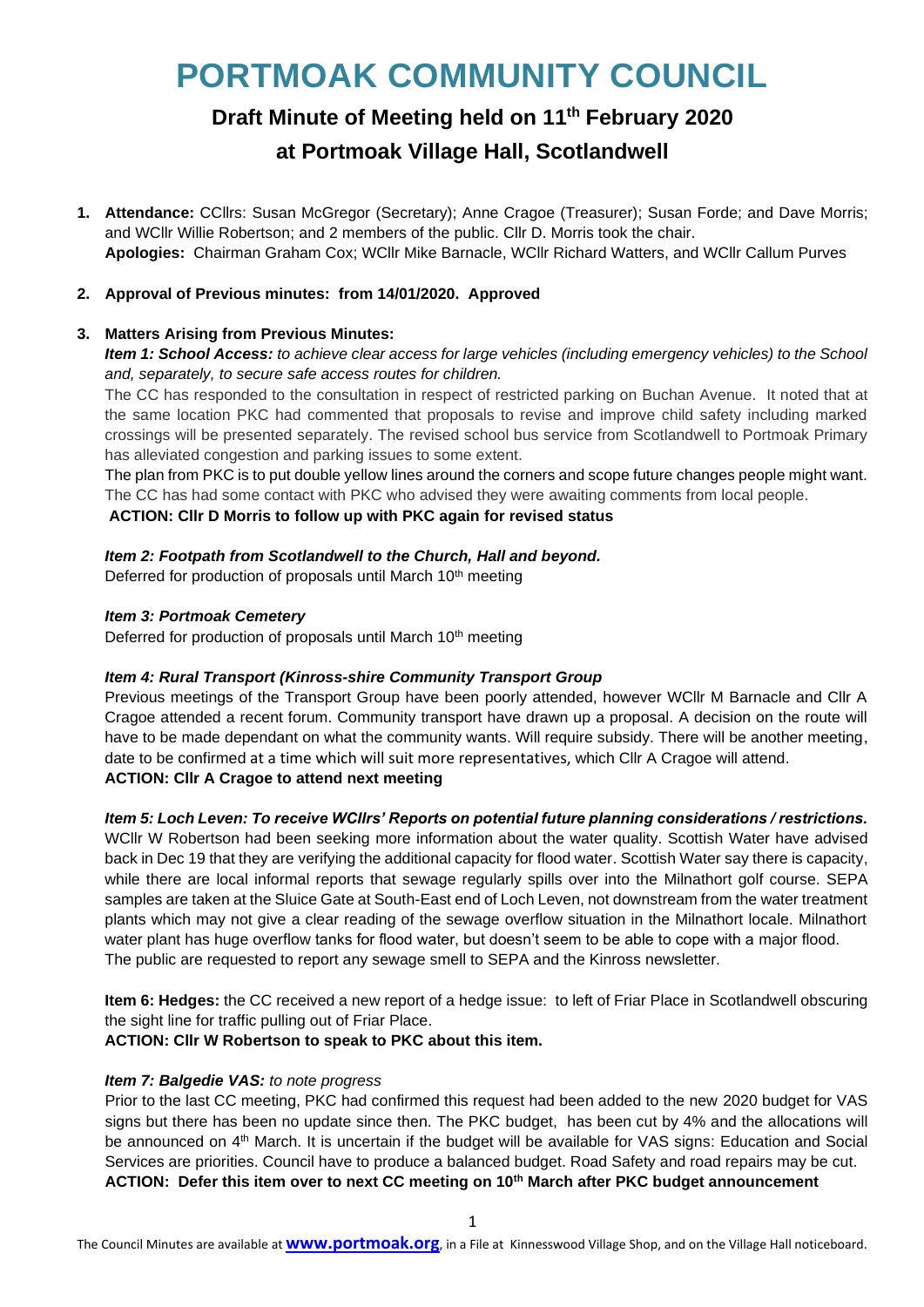#### *Item 8: Kinnesswood Road Safety Initiative:*

The CC noted that there was a pressing need for a traffic control measure, temporary if necessary, to be in place for the day the Kinnesswood village shop moves over to the garage after which date all people using the shop will need to cross the road. It was noted that there was no road crossing provision anywhere in the village, despite this being an "A" class road with the garage/shop and bus stops located on the opposite side to where most residents live and park when visiting the existing shop. It was agreed that crossing from the garage side was dangerous, with blind corners to either side. In addition garage staff had reported incidents with vehicles travelling at speed and cyclists who could not be heard when approaching around the corner to the south.It was recognised that there was a need to identify what local people want as both temporary and permanent solutions. There was discussion that the council will not spend a lot of money if no local agreement is in place on how to proceed. There was mention of South Queensferry Conservation area and the widened pavements and traffic calming in place there. WCllr Robertson commented that the pavement widths, in both Kinnesswood and Scotlandwell, are very narrow in places and pointed to the 20mph speed trial that is due to happen in the next financial year which will help. The CC requested if this could be brought forward, but this possibility is unclear. The 20mph trial will likely be policed with speed trials and monitors on the road.

The CC agreed that while the 20mph speed trial is positive, a temporary measure needs to be in place for the date the shop relocates. Temporary measures could include rumble strips and more signage, but it was thought that budgets would not stretch to additional spend until the 20mph speed trial can be assessed. It was pointed out that walking on the narrow pavements is dangerous when two vehicles are passing and wing mirrors etc overhang the pavement. Reducing the traffic to single flow along stretches of the main road in both Kinnesswood and Scotlandwell might be the only effective solution.

A member of public commented that parked cars on Main Street have the effect of slowing the traffic and it was agreed that the careful parking of cars along the street might be the only option to slow down the traffic, facilitate the crossing of the road by pedestrians and to make the pavements safe to use in the absence of any funds from PKC to meet Community requirements for road safety improvements. It was noted that these requirements had been communicated repeatedly to PKC over many years.

The CC commented that relying on the garage staff escorting school children across the road would put extra pressure on them. Cllr S McGregor suggested that ensuring road crossing safety is not the actual responsibility of the Buchans.

Cllr D Morris commented that he had picked up a tourist map in Edinburgh which specifically showed the A911 as a route, but not the B9097 road on the South side of the loch. Traffic was being directed to travel through the small villages while a better alternative was ignored..

The CC and WCllrs commented that reclassification of the A911 has been requested, and denied repeatedly. **ACTION: Cllr D. Morris to request a meeting with PKC roads department to discuss what temporary traffic control measures can be put in place from the day that the shop moves across to the garage.**

# **4. Reports:**

- a. **Police:** the local police liaison were not in attendance.
	- 1) Local Report

Woodmarch Hall, which is undergoing renovation, had suffered a burglary in which equipment had been stolen. This was not in the last police bulletin but should appear in next ones.

2) Area Commander Bulletins:  $15<sup>th</sup>$ ,  $22<sup>nd</sup>$  and  $29<sup>th</sup>$  Jan, and  $5<sup>th</sup>$  Feb 2020 (CIRCULATED)

#### b. **Planning:**

- a) New applications:
	- (a) *New Application. 20/00026/FLL Installation of solar panels at Kinaskit Cottage Main Street Kinnesswood (Expiry: 14/02/20) ACTION: No comment*
	- (b) *Progress with Developments. Westfield Community Liaison Committee: update on public availability of minutes of the Westfield Liaison Group meetings*

Liaison committee minutes should start to be directed to Secretary at CC (email alteration needed) and the CC can then continue the previous practice of uploading themonto the Portmoak CC website. Draft minutes appeared many weeks after the last Liaison meeting and that caused some difficulty in reporting back to the CC.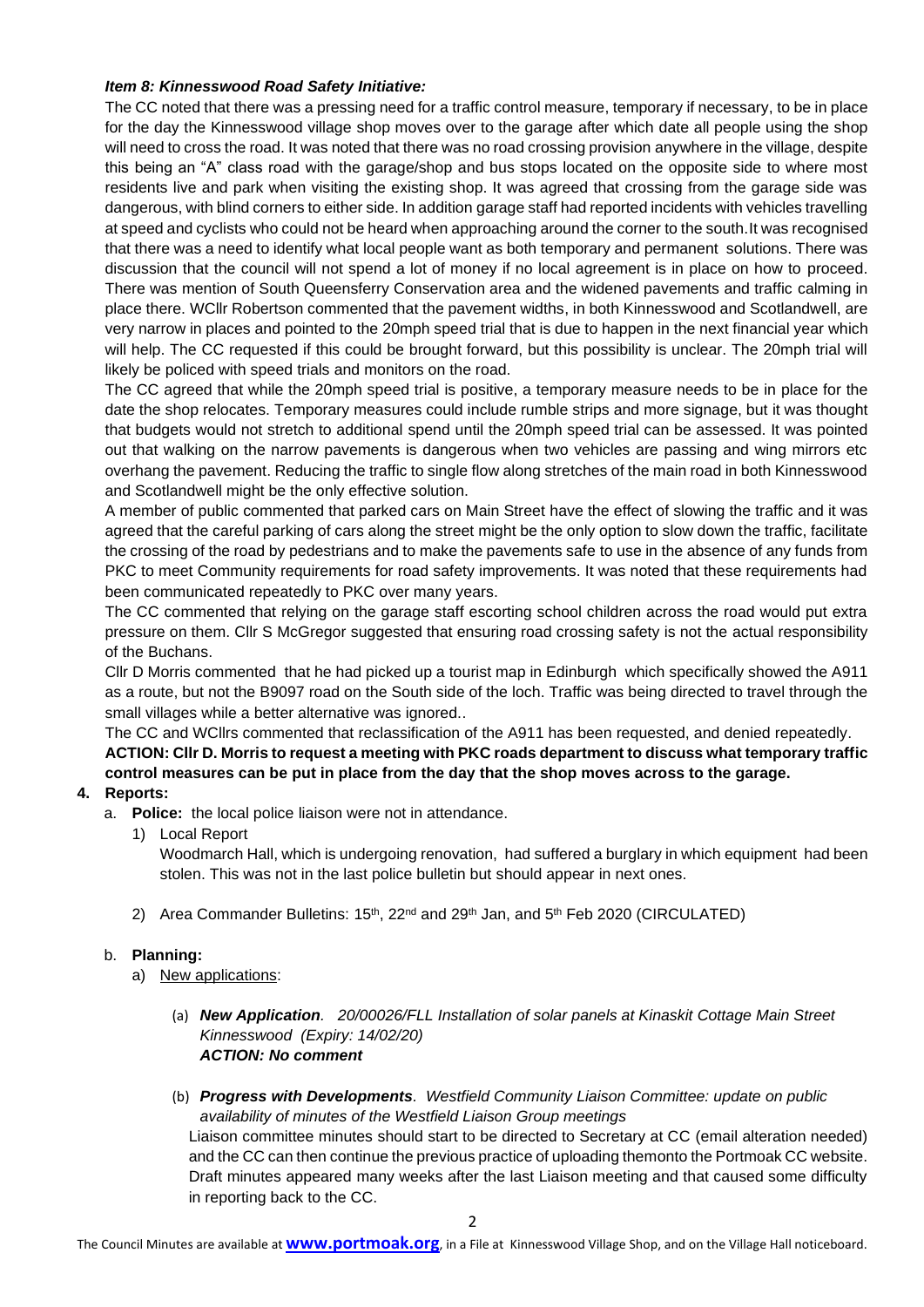A Member of the public who lives near the development commented that there are only 3 houses in the postcode, they live right at the entrance to the development and they feel they are never informed about what is going on at the site. It was agreed that it might be useful for the liaison meetings to be open to members of the public to be able to attend if they wish..

Cllr D Morris reported that Hargreaves & Brockwell had jointly agreed to fund a feasibility study into the development of an off road multiuse path along the B9097 between Westfield and the M90 it was hoped this study would commence within the next two months.

**ACTION: Cllr D Morris check whether the liaison meeting agenda and minutes can be circulatesd earlier and whether members of the public can attend the liaison meetings.** 

c. **Roads:** The CC noted: To consider progress with current developments.

#### Potholes: *A911 between Wester Balgedie to fork for Kinross / Milnathort*

Cllr S McGregor confirmed that the potholes have been reported via MyPKC as directed at last CC meeting. WCllr W Robertson confirmed that repairs are due very soon, but probably delayed due to the bad weather. Additionally commented to PKC that the drains should be off the roads as on the B9097. The drains are very dangerous to cyclists. It would help if CC can write to PKC to sort the drains as soon as possible and recess the drains into the verge.

**ACTION: Cllr D Morris to write to PKC on this item and CC Ward Councillors.**

- *d.* **Paths Group:** little progress due to weather.The CC agreed the Michael Bruce Way is extremely muddy due to wet weather and the cattle on the hill, Cllr D Morris had spoken to George Lawrie about this. A more hardy breed of cattle are being farmed and they are now able to be out on the hill in the Winter. The best solution would appear to be to keep cattle off the hill and in lower fields if possible during the worst of the winter weather.*.*
- e. **Treasurers report:** No movement on Michael Bruce Way Account: Balance £2021.48. General Account received a £113.70 top up grant from PKC. Balance: £695.80 The CC and previous CC Treasurer are arranging removal of previous signatories and setting up new Bank of Scotland account with new signatories

#### **5. Ward Councillors Reports:**

WCllr Willie Robertson reported that he had asked for funding from the Community Investment Fund to pay for the equipment required to start up a Speedwatch scheme. The request for a Kinross-shire based Speedwatch scheme had come from the last meeting of the Kinross-shire Forum. The CIF refused to give money to set up a Speedwatch scheme as they did not think that it was an inequality issue and that was where they were tasked to spend their funds. Willie will raise this matter at the next meeting of the Kinross-shire Forum.

WCllr W Robertson, WCllr R Watters, WCllr C Purves, and Cllr S McGregor had attended a meeting for The Community Investment Fund: The Community Investment Fund has been established to support community-led projects at a ward level, which seek to improve equality across Perth and Kinross. There is £50K to be allocated to spend on local projects The fund was very oversubscribed. All money has now been allocated. No project applications from Portmoak specifically.

#### **6. Matters previously notified to the Secretary plus matters raised from the floor.**

(a) Town Twin requests.

There was some interest in Portmoak being more involved in the Kinross-shire twinning scheme with Gace in Normandy. Any members of public additionally interested in being liaison should reach out to the CC. **ACTION: Cllr W Robertson to pass on contact details for Treasurer and Secretary to the town Twinning group for notices about forthcoming town twinning events.**

(b) Local crime.

The CC noted burglary at Woodmarch Hall, as above.

**7. AOCB:**